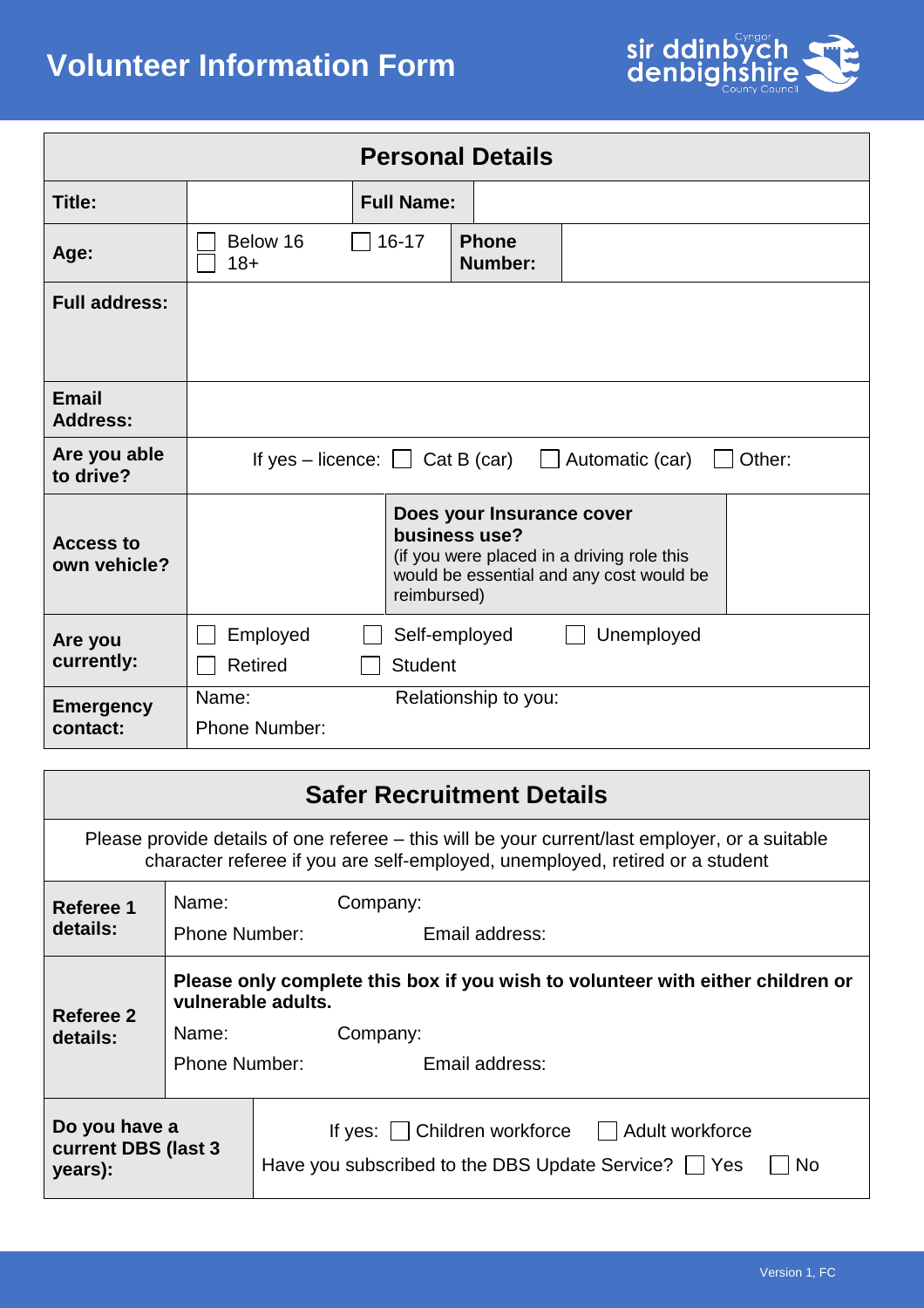

## **Volunteering details**

| What geographical area are you looking<br>to volunteer in? |                                                     |
|------------------------------------------------------------|-----------------------------------------------------|
| What days / times are you available for                    | Please put an $X$ in the boxes below or outline any |
| volunteering?                                              | other availability here:                            |

|                                                   | <b>Monday</b> | <b>Tuesday</b> | Wednesday | <b>Thursday</b> | <b>Fridav</b> | <b>Saturday</b> | <b>Sunday</b> |
|---------------------------------------------------|---------------|----------------|-----------|-----------------|---------------|-----------------|---------------|
| AM                                                |               |                |           |                 |               |                 |               |
| <b>PM</b>                                         |               |                |           |                 |               |                 |               |
| <b>Evenings</b>                                   |               |                |           |                 |               |                 |               |
| Are you able to speak Welsh or other<br>language? |               |                |           |                 |               |                 |               |

| 101190090                                                                                                       |  |
|-----------------------------------------------------------------------------------------------------------------|--|
| Please outline the types of volunteering<br>activities / the area of volunteering you<br>are interested in:     |  |
| Is there any assistance or reasonable<br>adjustments you would need from us to<br>facilitate your volunteering? |  |

**Please outline any training, qualifications, skills or experience, you have, which you feel are relevant to the volunteering you are seeking:**

*E.g.: a degree in Sports Science, work experience of gardening, previously volunteered with Childline, qualified to use Ride On Mowers etc.*

**Please outline your reasons for seeking volunteering:**